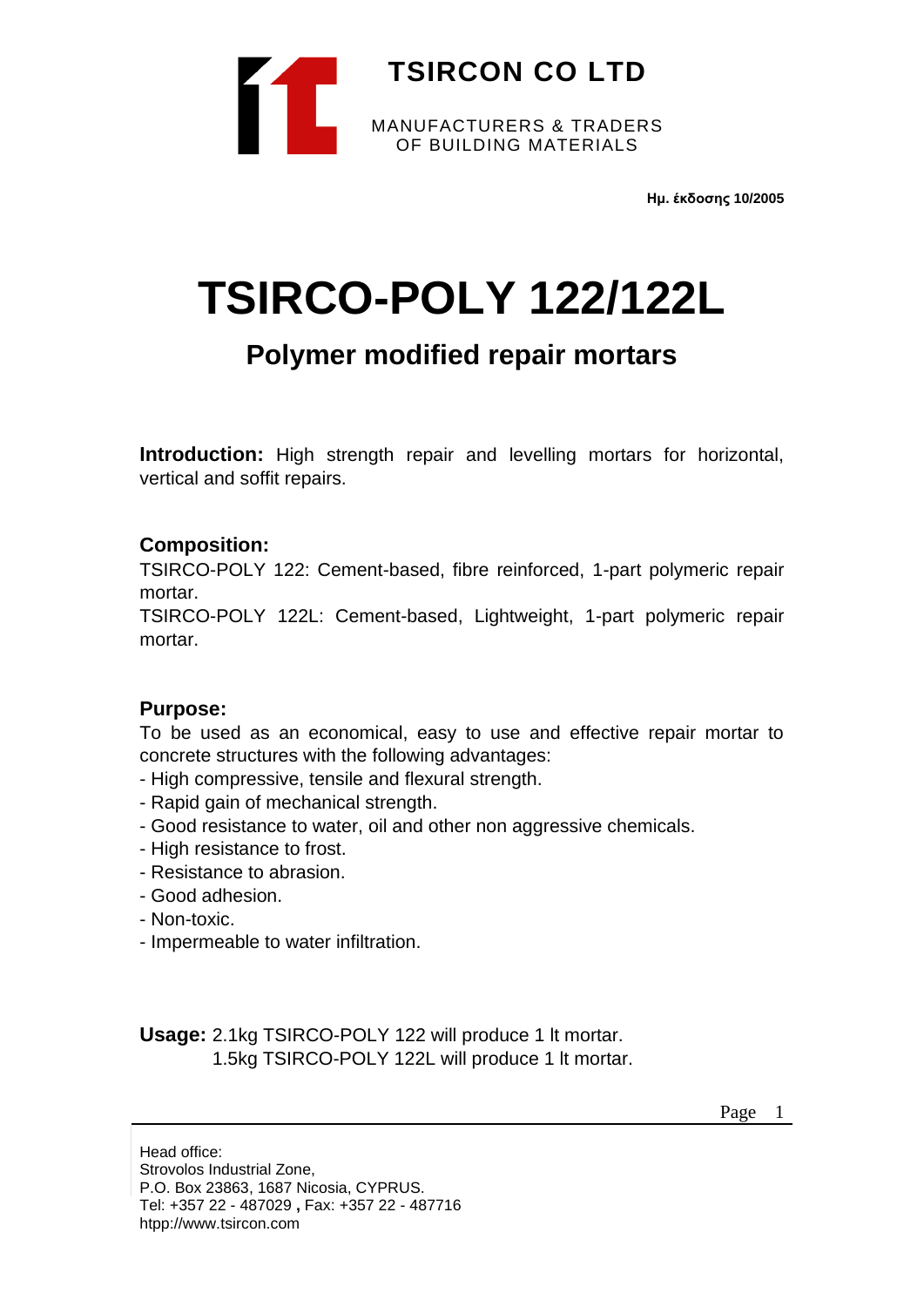

# **Pack:** TSIRCO-POLY 122 is packed in 13kg & 25kg.

TSIRCO-POLY 122L is packed in 20kg.

| <b>Properties:</b>                                            |                                                        |                                                        |
|---------------------------------------------------------------|--------------------------------------------------------|--------------------------------------------------------|
|                                                               | <b>TSIRCO-POLY 122</b>                                 | <b>TSIRCO-POLY 122L</b>                                |
| Colour:<br>Density:                                           | Grey and White<br>$2.1$ kg/lt<br>When mixed with water | Grey and White<br>$1.5$ kg/lt<br>When mixed with water |
| Compressive strength at<br>28 days at $20^{\circ}$ C:         | 50-60 $N/mm^2$                                         | 26-30 $N/mm^2$                                         |
| Flexural strength at 28<br>days at $20^{\circ}$ C:            | 11-14 $N/mm^2$                                         | 4-5 $N/mm^2$                                           |
| Bond strength to<br>concrete at 28 days at<br>$20^{\circ}$ C: | $>3$ N/mm <sup>2</sup>                                 | $>2$ N/mm <sup>2</sup>                                 |

# **Where to use:**

As high strength and economical repair mortars for:

- Bridges
- Water retaining structures
- Honeycombed surfaces on beams, columns, soffits, walls, e.t.c.
- Edges of expansion joints and staircases
- Parapets
- Formwork tie holes
- Factory floors
- Any kind of concrete structures.
- $e.t.c.$

Head office: Strovolos Industrial Zone, P.O. Box 23863, 1687 Nicosia, CYPRUS. Tel: +357 22 - 487029 **,** Fax: +357 22 - 487716 htpp://www.tsircon.com

Page 2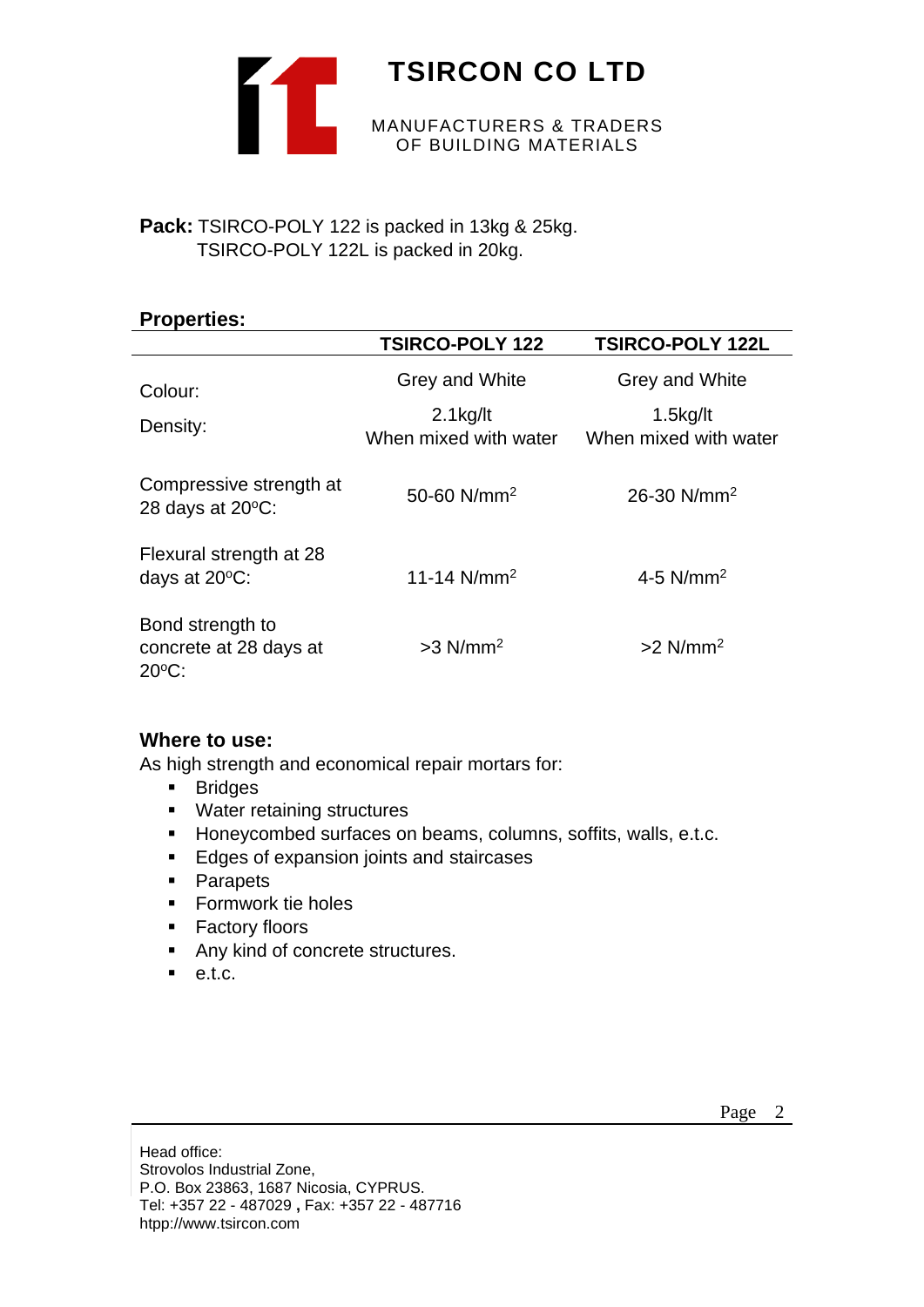

# **How to use:**

### **1. Preparation**

The surfaces to be treated must be clean and free from loose material and other contaminants such as oil, grease, dust, e.t.c.

When patching onto steel or other metal surfaces any scale, rust, oil, and grease should be removed. When patching on traffic areas like parking places and garages, acid etching and/ or sandblasting should be proceeded.

### **2. Mixing**

The material has been modified to one part for easier handling. Put clean water in a clean bucket and add the powder TSIRCO-POLY 122 or TSIRCO-POLY 122L. Stir thoroughly using preferably a mechanical mixer for about 2 minutes. Allow the material to stand for another 2 minutes and then mix again to bring it to the required consistency. As guidance the water to be added is as follows:

For 25kg TSIRCO-POLY 122 powder, use 4 lt clean water.

For 20kg TSIRCO-POLY 122L powder, use 4.25 lt clean water.

#### **3. Application**

Saturate the substrate sufficiently with water prior to the application of TSIRCO-POLY 122, 122L. While the substrate is still damp place the mortar using trowel or putty knife. Make sure that the cavities are thoroughly filled and compacted. Priming is not necessary but for weak or porous substrate use the same mixture in a slurry consistency as a Primer and apply by brush to improve the properties of the substrate or use TSIRCO-POLY 101, bonding slurry.

**Application Temperature:** Minimum working temperature: +8°C.

|          | <b>TSIRCO-POLY 122</b> | <b>TSIRCO-POLY 122L</b> |
|----------|------------------------|-------------------------|
| Minimum: | 3 <sub>mm</sub>        | 3 <sub>mm</sub>         |
| Maximum: | 20 <sub>mm</sub>       | 40 <sub>mm</sub>        |

Page 3

Head office: Strovolos Industrial Zone, P.O. Box 23863, 1687 Nicosia, CYPRUS. Tel: +357 22 - 487029 **,** Fax: +357 22 - 487716 htpp://www.tsircon.com